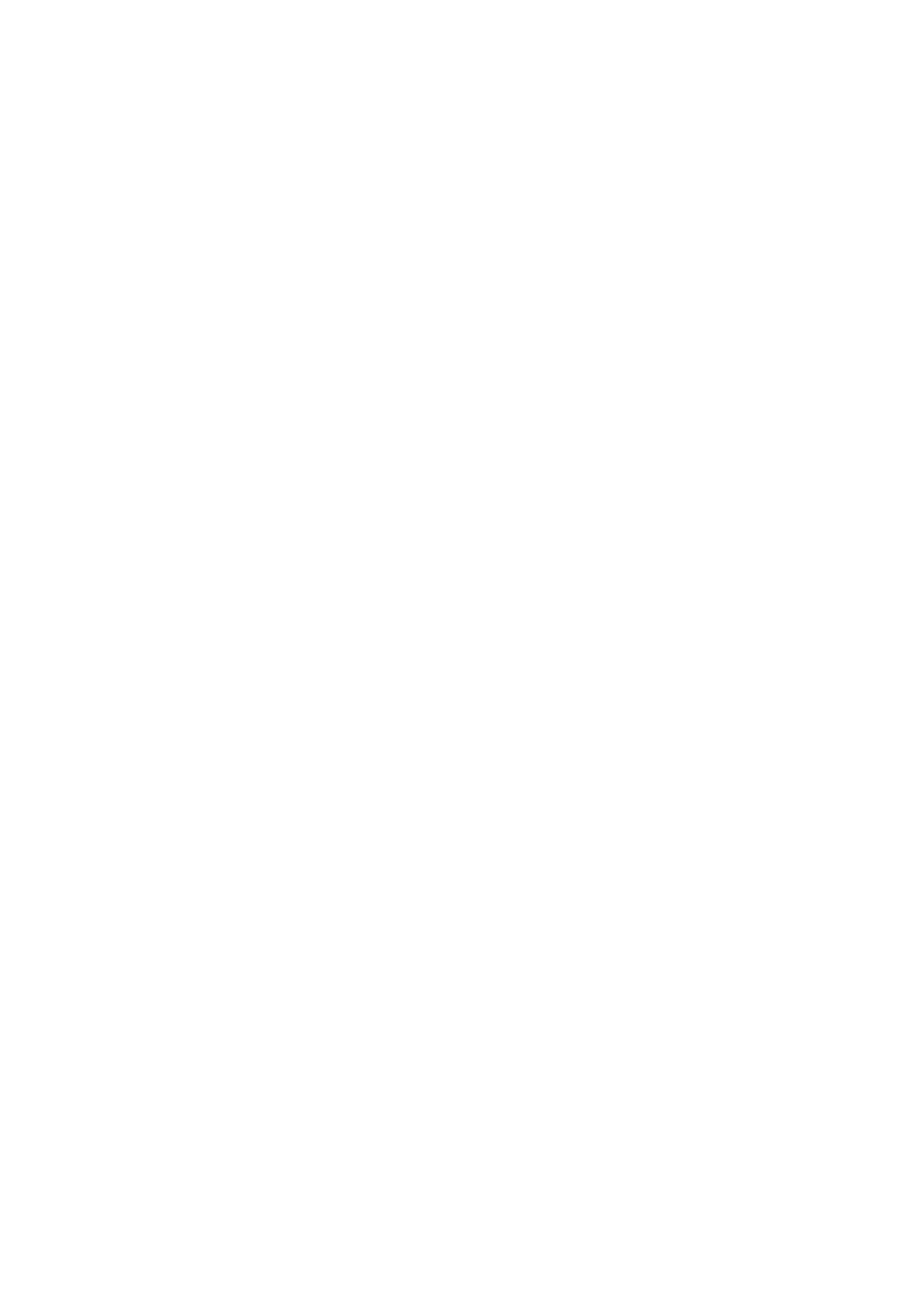## **ANNEX**

## **GUIDANCE ON THE APPLICATION OF REGULATION 13 OF MARPOL ANNEX VI TIER III REQUIREMENTS TO DUAL FUEL AND GAS-FUELLED ENGINES**

1 The NO<sub>x</sub> certification requirements of regulation 13 of MARPOL Annex VI include dual fuel engines (those which can simultaneously use both liquid and gas fuels). MEPC 66 adopted amendments to the  $NO<sub>x</sub>$  Technical Code 2008 in order to specifically cover certain specific aspects related to the  $NO<sub>x</sub>$  certification of those engines.

2 MEPC 67 adopted amendments to MARPOL Annex VI which extend the scope of the definition of a marine diesel engine as given by regulation 2.14 to include gas-fuelled engines installed on ships constructed on or after 1 March 2016 and also such engines installed as additional or non-identical replacement engines on or after that date. PPR 2 considered further amendments to the  $NO<sub>x</sub>$  Technical Code 2008 relating to the certification of gas-fuelled engines which were subsequently approved by MEPC 68. As such, these steps may be seen as complementary to the *International Code of Safety for Ships using Gases or other Lowflashpoint Fuels (IGF Code)*, adopted by MSC 95 in June 2015 (resolution MSC.391(95)).

3 Therefore, the procedures for the certification of engines which use gas as a fuel, typically natural gas, but also other gases, have now been finalized.

4 Gas-fuelled engines, where ignition is initiated by a spark plug or another external ignition device, are generally expected to readily meet the Tier III  $NO<sub>x</sub>$  emission limits and therefore it is possible that engine builders will seek only Tier III certification for such engines, irrespective of whether they are to be installed on ships which operate outside or inside Emission Control Areas (ECA) for  $NO<sub>x</sub>$  as described in regulation 13.6 of MARPOL Annex VI, currently the North American ECA and the United States Caribbean Sea ECA, both of which will take effect from 1 January 2016.

5 In the case of dual fuel engines, those engines which use gas fuel in a pre-mix combustion process with the liquid fuel as the pilot ignition source (as opposed to gas-diesel engines which use high pressure gas injection directly into the combustion chamber) are expected to be certified to the Tier III  $NO<sub>x</sub>$  standards when operating in that arrangement. Consequently, the Technical Files for such engines will include the restriction that, when operating in the Tier III condition, the liquid fuel rate will be limited to the certified maximum liquid pilot fuel rate and those engines will undergo their Tier III Parent Engine test on that basis.<sup>1</sup> These engines are expected to be certified to the Tier II NO<sub>X</sub> standards when operating on liquid fuel oil only. In these cases, the EIAPP Certificate would be completed for both Tier II (liquid fuel only) and Tier III (gas fuel with pilot fuel), with a single Technical File giving two different modes of operation.

6 In terms of the applied Onboard  $NO<sub>x</sub>$  Verification Procedure, virtually all engines use the Parameter Check Method. In this, the Technical Files will provide that all replacements and adjustments to the listed components and settings which affect  $NO<sub>x</sub>$  emissions are to be recorded in a Record Book of Engine Parameters. This is also the case for engines certified to both Tier II and Tier III, with replacements and adjustments for both operating conditions being listed. In addition, amendments to regulation 13 of MARPOL Annex VI approved at MEPC 68 also require that the tier and on/off status of an engine certified to both Tier II and Tier III or only Tier II on ships subject to regulation 13.5.1 of MARPOL Annex VI should be recorded

 $\overline{a}$ 

<sup>&</sup>lt;sup>1</sup> The sulphur limit of the fuel used in these engines, in Tier II and Tier III configuration, is subject to MARPOL Annex VI regulation 14 requirements regardless.